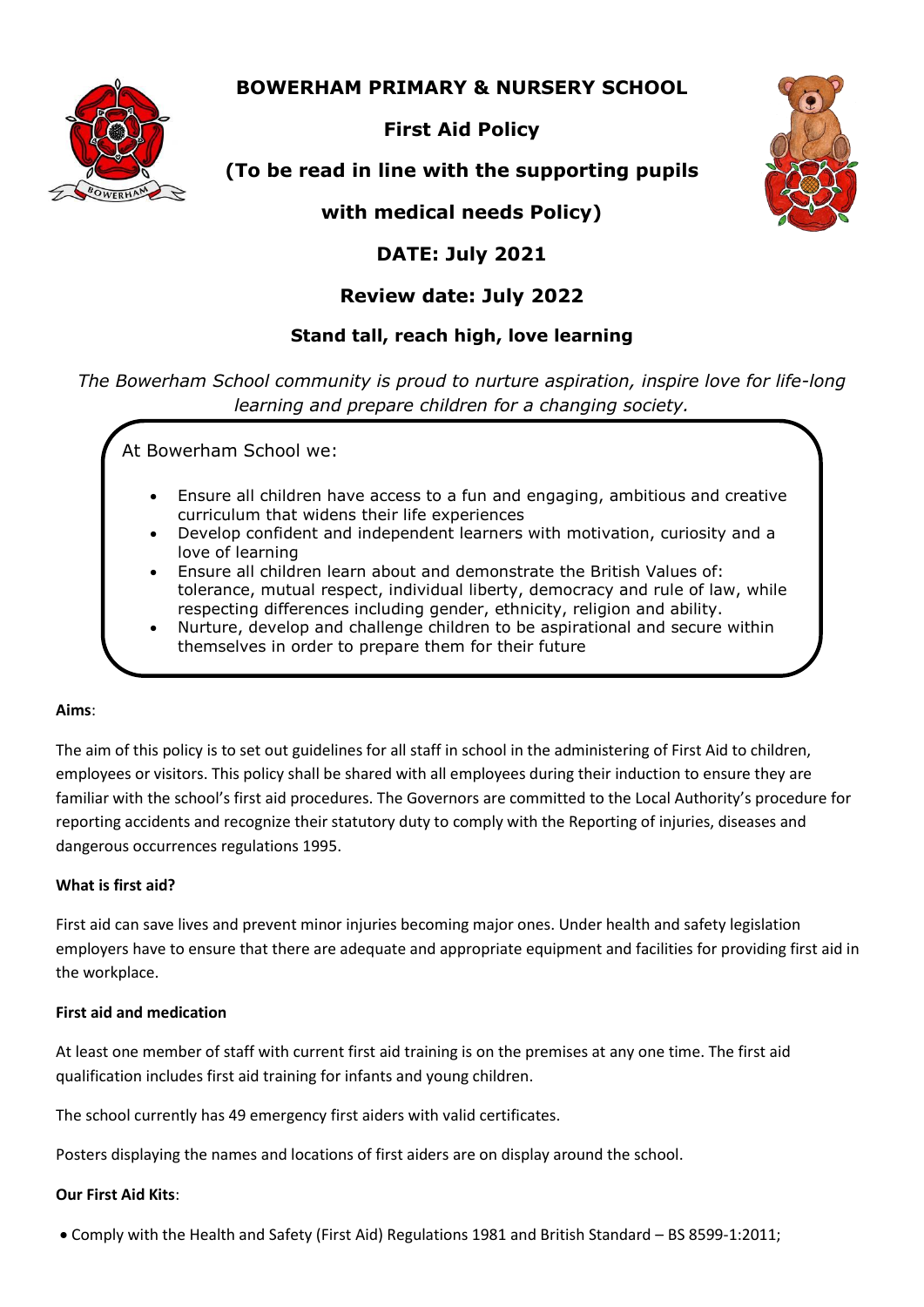· Include assorted plasters, disposable sterile triangular bandages, eye pads, medium-sized dressings, large-sized dressings, sterile cleansing wipes, nitrile powder-free gloves, first aid in an emergency booklet, safety pins, resusci aide, Tuff-Kut scissors, Burnshield dressing or cling film, finger dressings, conforming bandages, disposable heat retaining blanket, microporous tape and disposable tweezers.

• Are regularly checked.

Class teachers and support staff are responsible for maintaining the kits in their individual rooms. Senior midday meals supervisors are responsible for the resourcing of their lunch time bags, after school club take theirs out x

A location accessible to the school office hosts one of 3 Main first aid kits which are regularly checked and restocked. A second in nursery and a third in 2 year old provision both of which are maintained by the named first aider in each room. The remaining two are located in the PE hall and multi-use room. These are checked and restocked at the end of every half term by Site Supervisor.

- Are re-stocked as necessary;
- Are easily accessible to adults; and
- Are kept out of the reach of children.

#### **Accident books:**

 Due to the fact that we have a large school site, there are 5 accident books on the school premises. These are kept safely but accessible to first aiders.

The infant and junior playgrounds have separate books for accidents that happen at playtimes and lunchtimes.

 The school office has its own book for accidents that happen at any other time. All serious accidents must be recorded in the office book, on the same day, and then handed to the School Business Manager to be uploaded onto IRIS (the electronic incident reporting system for the local authority) within 24 hours if applicable.

 The nursery and 2-year-old provision staff maintain their own records for their own children, which are shown to and signed by the parents at the end of the day.

All staff and volunteers know where they are kept and how to complete them.

 All accident books are reviewed half termly to identify any potential or actual hazards. Our accident books keep a record of any first-aid treatment given by first aiders. These accident books MUST be written in pen, completed on the same day of the incident, and include:

- The date, time and place of the incident.
- The name of the injured or ill person.
- Details of the injury and first-aid given.

 What happened to the person immediately afterwards (for example, whether they went home, went back to class, or went to hospital). The information in the accident books can:

 Help the school identify accident trends and possible areas for improvement in the control of health and safety risks;

Be used for reference in future first-aid need assessments;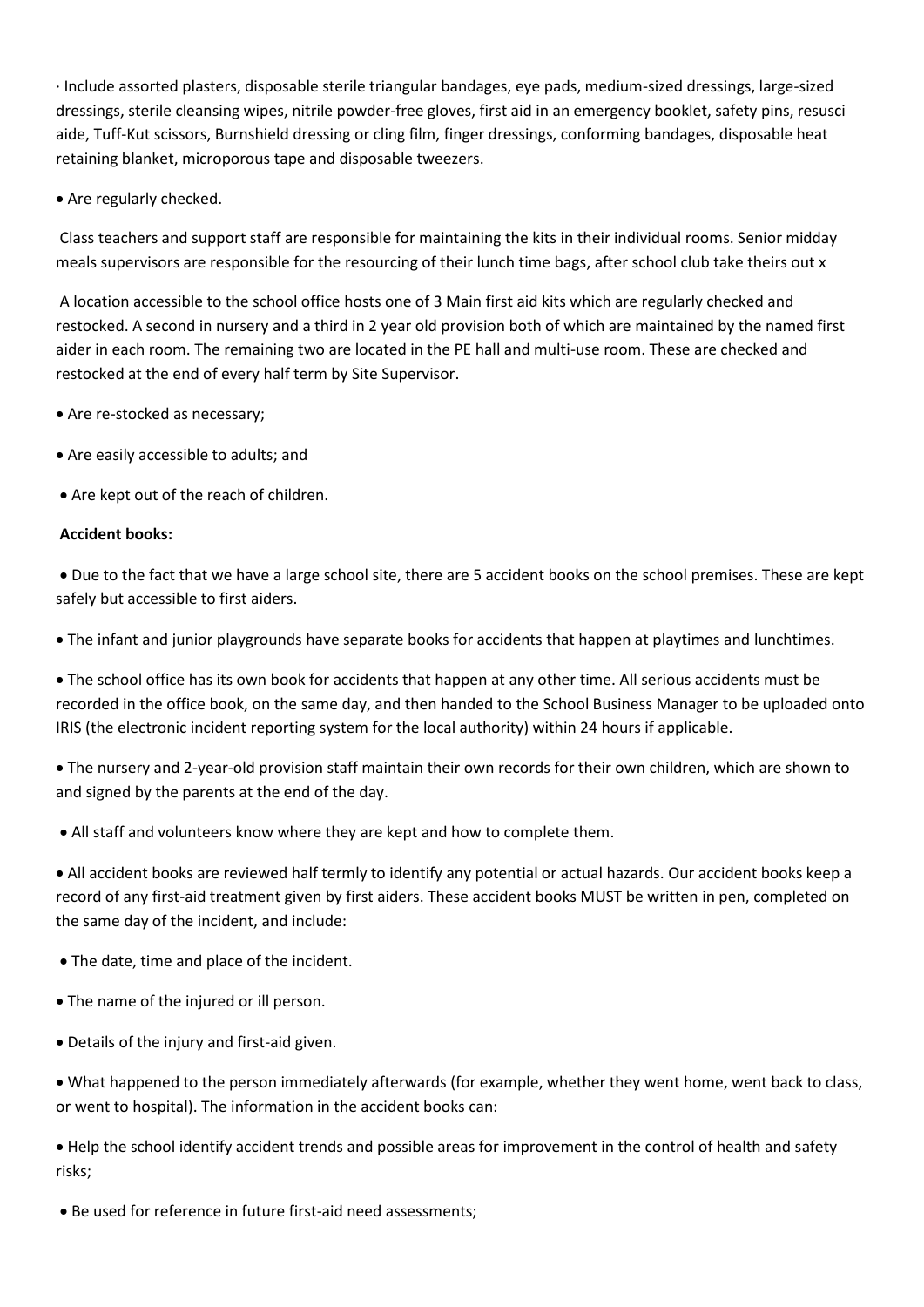· Be helpful for insurance and investigative purposes. All completed accident books should be given to the School Business Manager, who will store them for reference in future. Ofsted requirement to notify parents and the Data Protection Act Parents must be informed of any accidents, injuries sustained and/or first aid treatment given to their child whilst in school. The first-aider who treated the injury will be the person who contacts the parent to inform them of what happened and recommended next steps. Staff must be aware of the Data Protection Act and not allow parents to view personal information other than that relating to their child and must not allow parents to take photographs other than of their own child. It is not standard practice to give parents copies of the school's accident record. However, if a parent requests a copy of the accident form then this will need to be authorised by a member of the senior leadership team.

#### **Medical Emergencies at Bowerham**

All members of staff who have contact with pupils who have medical conditions will be informed about the best course of action if a child becomes seriously ill and needs emergency treatment. The child and the parents will be informed about the school's arrangements and there will be details in the plan if appropriate. The school will call an ambulance before contacting parents if a child becomes seriously ill – this applies to all children and not only those with health care plans. The school will arrange for a competent member of staff to travel to hospital in an ambulance and act in loco parentis until the parents arrive. The member of staff in loco parentis will have the right to sanction emergency procedures as advised by medical staff in the ambulance or at the hospital.

 We do not provide care for children, who are unwell, e.g. have a temperature, or sickness and diarrhoea, or who have an infectious disease

. Children with head lice are not excluded, but must be treated to remedy the condition.

Parents are notified if there is a case of head lice in the school.

 HIV (Human Immunodeficiency Virus) may affect children or families attending the school. Staff may or may not be informed about it.

Children or families are not excluded because of HIV status.

 Good hygiene practice concerning the clearing of any spilled bodily fluids is carried out at all times by the Health and Safety Coordinator and the Emergency First Aiders. Treatment of injuries Following an accident, the First Aider is to take charge of the first aid administration/emergency treatment commensurate with their training. Following their assessment of the injured person, they are to administer appropriate first aid and make a balanced judgement as to whether there is a requirement to call an ambulance. The First Aider should call an ambulance on the following occasions:

- In the event of a significant injury or head injury
- If bleeding cannot be controlled
- In the event of a period of unconsciousness
- Whenever a fracture or break is suspected
- Whenever the first aider is unsure of the severity of the injuries

Treatment of head injuries to children. Children often fall and bang themselves, and thankfully most bangs to the head are harmless events and can be dealt with by the supervising adult by applying a cold compress (wet tissue or cloth) for the child's own comfort. Parents/Carers must be contacted if the child has a visible or grazed bump to the head. All head bumps must be recorded into the accident book and a letter sent home informing parents of possible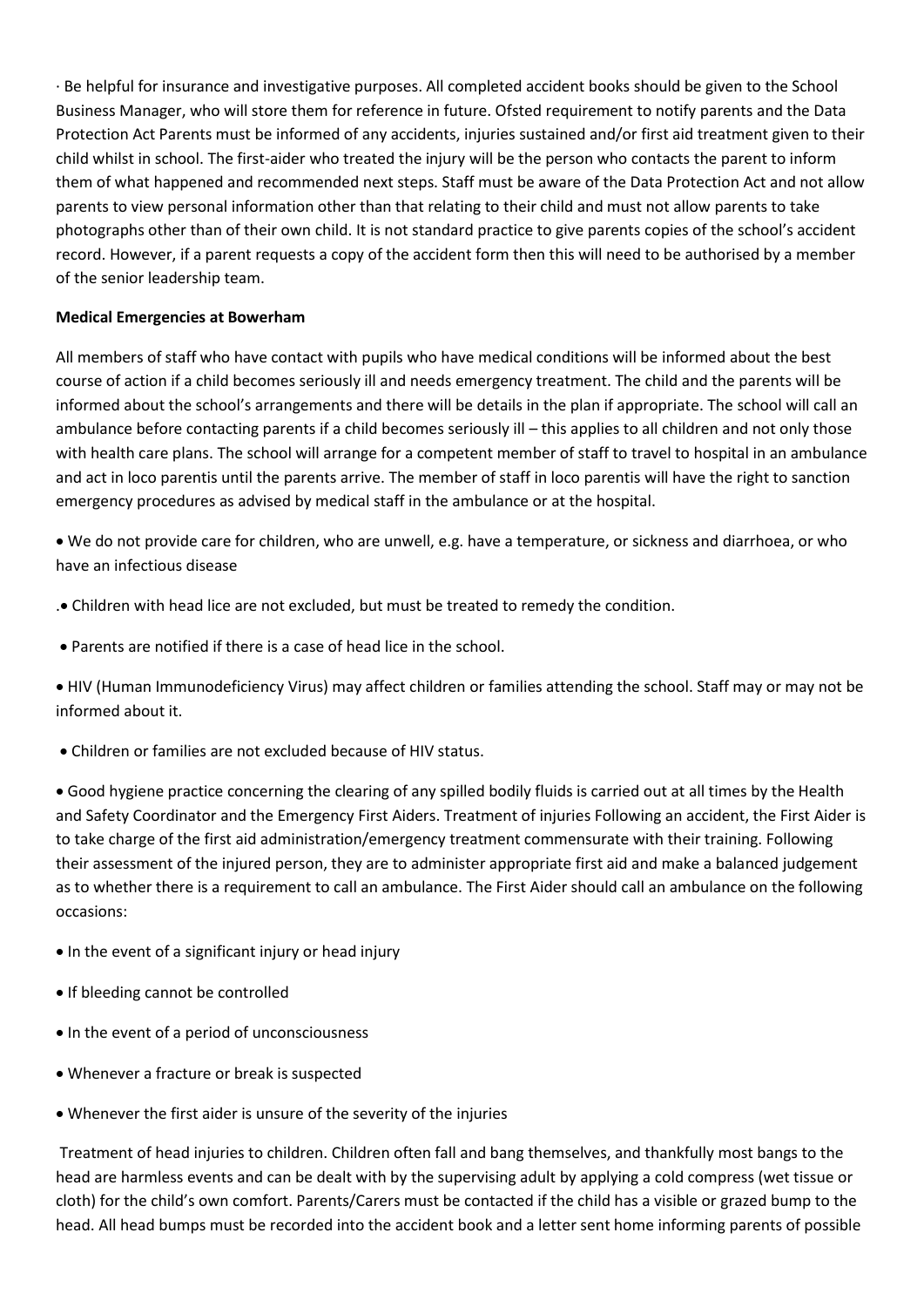symptoms to look out for. It is the responsibility of the first aider dealing with the head bump to contact the parent and also inform the class teacher. Emergency First Aiders should be sought if the child:

- becomes unconscious;
- is vomiting or shows signs of drowsiness;
- has a persistent headache;
- complains of blurred or double vision;
- is bleeding from the nose or ear; and/or

 has pale yellow fluid from the nose or ear. If any of the above symptoms occurs in a child who has had a bang to the head, urgent medical attention is needed. Parents should be contacted and the emergency services too. In the event of an accident in which the child cannot stand up unaided, he/she should be left in the position that he/she was found (even if this is in the toilets or playground) so long as it is safe to do so and the emergency first aider must be called immediately to assess the situation. Treatment of suspected breaks/fractures The seven things to look for are: 1. Swelling 2. Difficulty moving 3. Movement in an unnatural direction 4. A limb that looks shorter, twisted or bent 5. A grating noise or feeling 6. Loss of strength 7. Shock

• If it is an open fracture, cover the wound with a sterile dressing and secure it with a bandage. Apply pressure around the wound to control any bleeding.

• Support the injured body part to stop it from moving. This should ease any pain and prevent any further damage.

• Once you've done this, call 999 or 111 for medical help. While waiting for help to arrive, don't move the injured person unless they're in immediate danger. Keep checking the casualty for signs of shock.

**First Aid training** states that clothing should only be removed if absolutely necessary. Where clothing needs to be removed which could cause a safeguarding issue then two members of staff should be present. Only one needs to be first aid trained. However, if waiting for a second member of staff puts a child's life in danger then the first aider should not withhold treatment. Disposing of blood Bloodied items should be placed in the yellow clinical waste bags and disposed of in the sanitary bin in the female staff toilets.

**Splinters-** Splinters can be removed if they are small and you can see the angle it went in but not if they are embedded or in a joint. They must be extracted in the same direction they went in. Sterile single-use tweezers are stored in the main first aid box located in the school office. Nursery have their own stock

**Asthma** We have many children at Bowerham with Asthma. All pumps are labelled and kept in the class medical trays. In the event of an attack, the inhaler must be taken to the child. 9 All inhalers should accompany children when they are off the school grounds e.g. on a trip, swimming, visiting another school, etc. Children on the asthma register who have parental consent for the use of the emergency inhaler are clearly indicated.

**Epi-Pens** are labelled and kept in the class medical trays. A spare is held in a locked cupboard in the school office. Anyone can administer an Epi-Pen in an emergency if the adult/child is unable to do it themselves. Should a member of staff, who has not had the training have to do this, then the emergency services must be informed at the same time as the Epi-Pen is administered.

**Diabetes** Where a child has a diagnosis of Diabetes. The child's IHP will have details of the child's needs and procedures, as agreed by parents, diabetes nurse and school. School is responsible for checking the insulin given by parents is in date. All insulin and equipment (diabetes pen, pump, or blood glucose meter) is kept at the School Office. Every time a trained member of staff is administering insulin, whether, through a pen or a pump, each dose is recorded. All sharps are stored in a Sharps Bin provided by parents, prescribed to the child, in the central office. It is